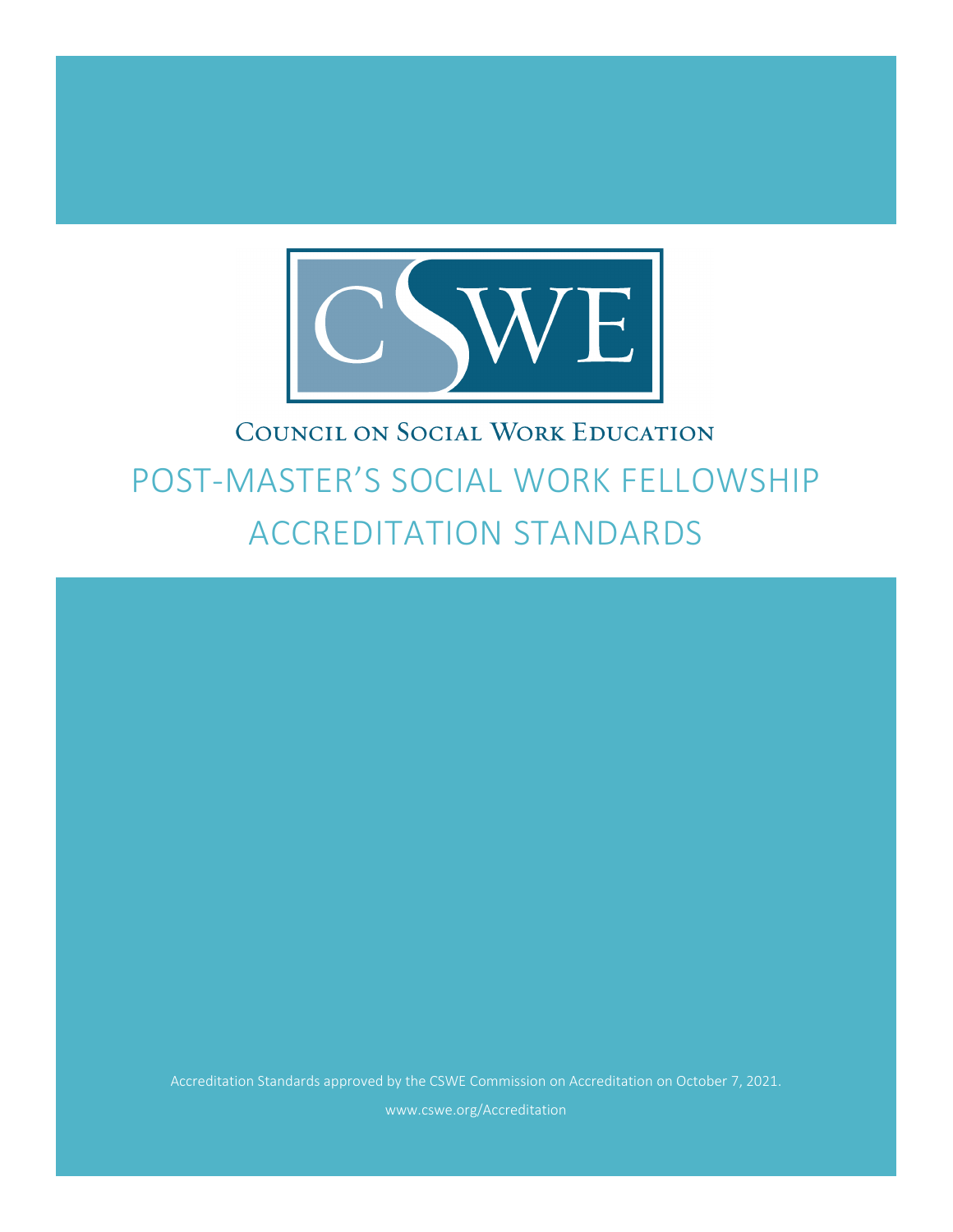## TABLE OF CONTENTS

| $\label{eq:interoduction} \mbox{Introduction} \,\, \ldots \,\, \ldots \,\, \ldots \,\, \ldots \,\, \ldots \,\, \ldots \,\, \ldots \,\, \ldots \,\, \ldots \,\, \ldots \,\, \ldots \,\, \ldots \,\, \ldots \,\, \ldots \,\, \ldots \,\, \ldots \,\, \ldots \,\, \ldots \,\, \ldots \,\, \ldots \,\, \ldots \,\, \ldots \,\, \ldots \,\, \ldots \,\, \ldots \,\, \ldots \,\, \ldots \,\, \ldots \,\, \ldots \,\, \ldots \,\, \ldots \,\, \ldots \,\, \ldots \,\, \ldots \$ |  |
|--------------------------------------------------------------------------------------------------------------------------------------------------------------------------------------------------------------------------------------------------------------------------------------------------------------------------------------------------------------------------------------------------------------------------------------------------------------------------|--|
|                                                                                                                                                                                                                                                                                                                                                                                                                                                                          |  |
|                                                                                                                                                                                                                                                                                                                                                                                                                                                                          |  |
|                                                                                                                                                                                                                                                                                                                                                                                                                                                                          |  |
|                                                                                                                                                                                                                                                                                                                                                                                                                                                                          |  |
|                                                                                                                                                                                                                                                                                                                                                                                                                                                                          |  |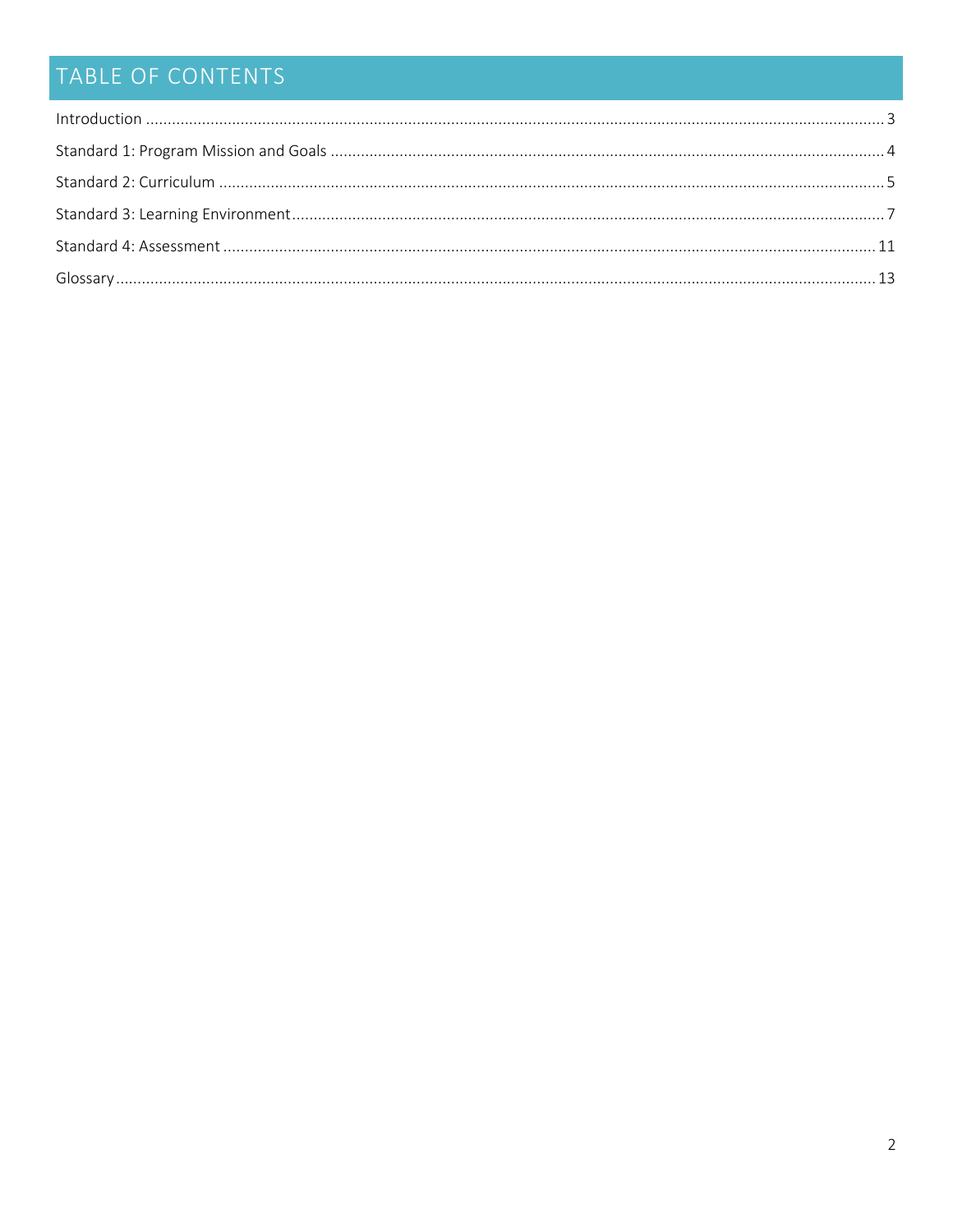#### <span id="page-2-0"></span>INTRODUCTION

Fellowship programs accredited by the Council on Social Work Education (CSWE)'s [Commission on Accreditation](#page-12-0)  [\(COA\)](#page-12-0) provide those that hold a master's degree in social work with training and [supervision](#page-12-0) within one or more defined areas of social work [practice.](#page-12-0) The Post-Master's Social Work Fellowship Accreditation Standards (Fellowship Standards) provide a framework for [host sites](#page-12-0) developing fellowship programs and outline the standards for a quality program. The Fellowship Standards focus on four categories: (1) Program Mission and Goals, (2) Curriculum, (3) Learning Environment, and (4) Assessment. The program mission and goals serve as the foundation of the program. The curriculum and learning environment are developed with fulfillment of the mission and goals in mind. The assessment mechanisms implemented by the program serve to assess if the program is meeting its mission and goals, curriculum requirements, and learning environment elements.

The Fellowship Standards describe the operational and programmatic structural elements that CSWE deems essential to a quality program. The standards provide consistency and quality of the fellowship program for the [trainees](#page-12-0) and the individuals, families, groups, organizations, and communities they serve. Achieving accreditation demonstrates to the public and prospective trainees that the program meets a standardized level of educational quality.

The Fellowship Standards are written to support institutional autonomy and encourage innovation, while maintaining the quality of fellowship programs and the integrity of the accreditation process.

In evaluating a social work fellowship program, the Fellowship Review Committee (FRC) supports COA in assessing the degree to which the program meets these standards. A self-study, conducted by the program prior to the onsite evaluation, provides data indicating the extent to which the program has complied with the standards.

The Post-Master's Social Work Fellowship Accreditation Standards, along with the Post-Master's Social Work Fellowship Accreditation Processes and Procedures, serve as the basis to evaluate the quality of the fellowship program offered and to hold the program accountable to these expectations to the community, the profession, and the public.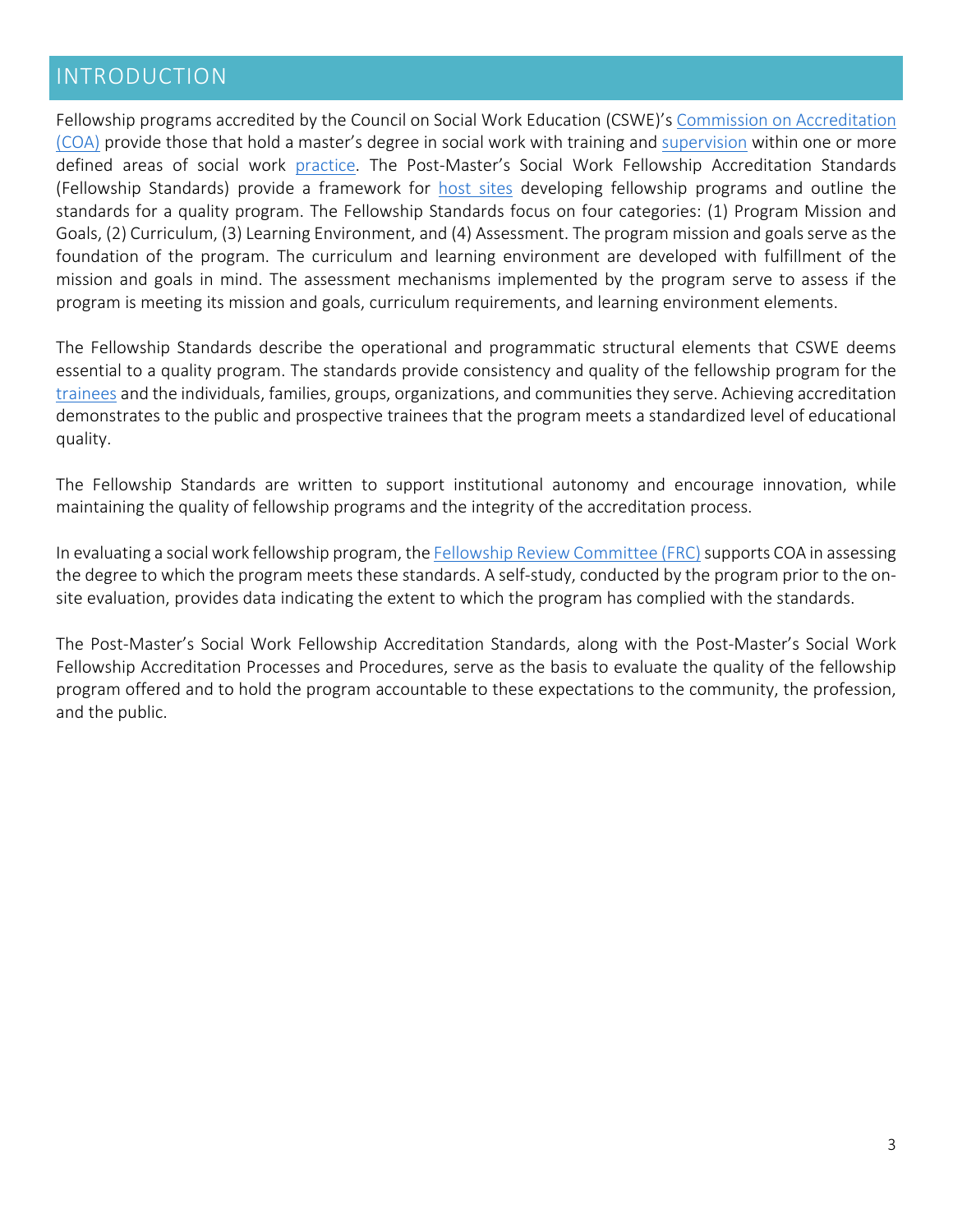### <span id="page-3-0"></span>STANDARD 1: PROGRAM MISSION AND GOALS

The mission and goals of social work fellowship programs address the [profession's purpose](#page-12-0) and are grounded in the profession's values and [National Association of Social Worker \(NASW\)'s Code of Ethics.](https://www.socialworkers.org/About/Ethics/Code-of-Ethics) The profession's [purpose](#page-12-0) and values of service, social justice, the dignity and worth of the person, the importance of human relationships, integrity, and competence, are among the core values of social work. These values frame the profession's commitment to engage in respect for all people and further the quest for social, racial, economic, and environmental justice.

A fellowship program's mission and goals, in addition to reflecting the profession, specifically describe the fellowship's purpose and commitment to providing education, training, and [supervision](#page-12-0) to social workers within one or more defined areas of [practice.](#page-12-0) The mission and goals are developed to be consistent with the mission of the site hosting the program and the needs and opportunities associated with the program setting and context. The [host site](#page-12-0) and context are evaluated when identifying the program's defined area(s) of social work [practice.](#page-12-0)

A program's mission guides the program's operations, including curriculum and learning environment, and directs future growth. Program goals are developed that support successful achievement of the fellowship's mission. Each program uses qualitative and quantitative measures to evaluate and continuously improve program quality.

- 1.1 The program's mission communicates the program's purpose, is consistent with the profession's [purpose](#page-12-0) and values, and identifies the program's defined area(s) of practice.
- 1.2 The program's mission aligns with the mission of the host site.
- 1.3 The program goals support the program's mission. The mission and goals are grounded in the profession's values and [National Association of Social Worker \(NASW\)'s Code of Ethics.](https://www.socialworkers.org/About/Ethics/Code-of-Ethics)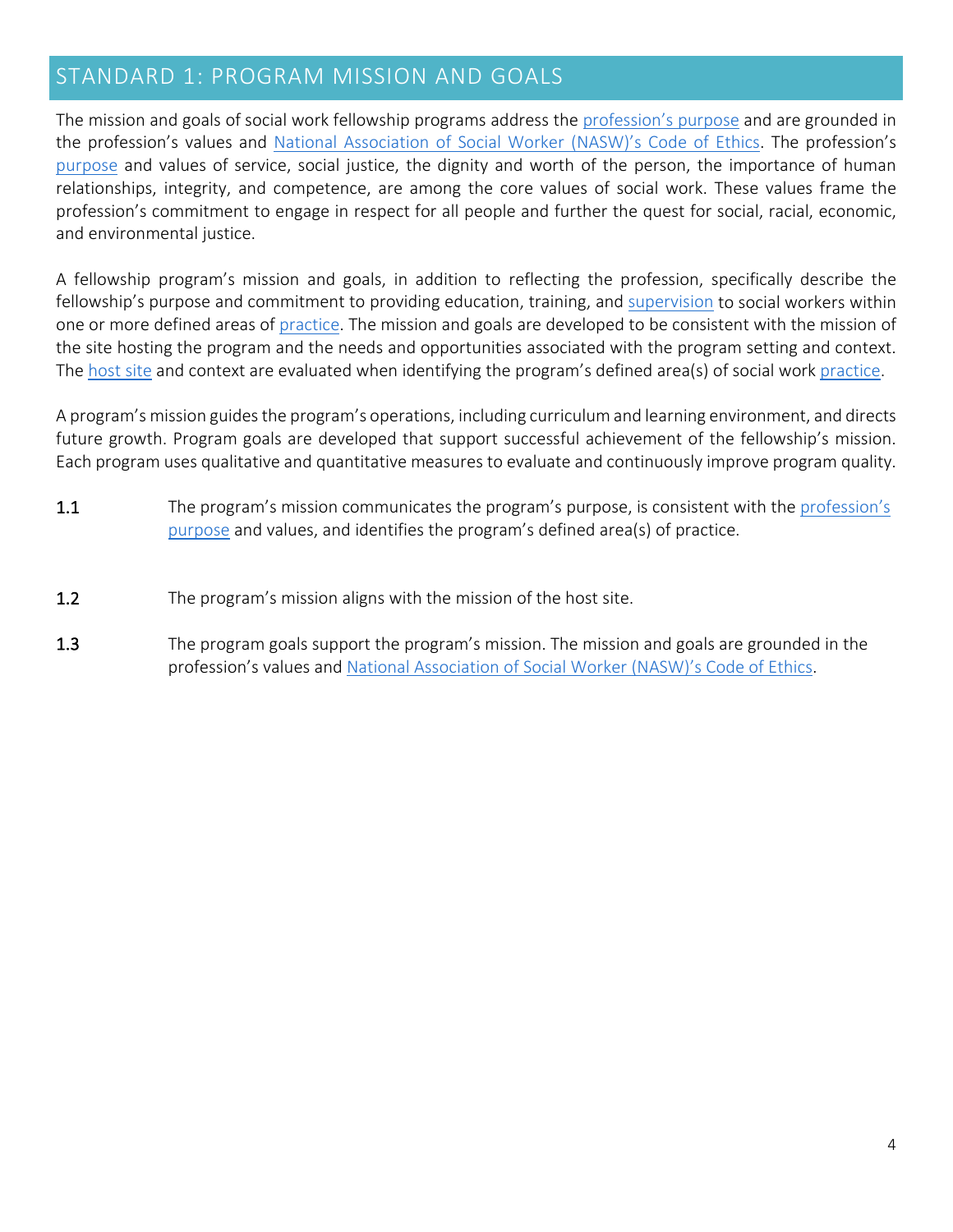#### <span id="page-4-0"></span>STANDARD 2: CURRICULUM

The program's curriculum is guided by the program's mission and goals and consists of a formal educational structure inclusive of [didactic](#page-12-0) and [fellowship practice experiences](#page-12-0) required for the program. A fellowship's curriculum is centered on the advancement of social work knowledge and [practice](#page-12-0) with an emphasis on [supervision](#page-12-0) and training. Specific to the program's defined area(s) of social wor[k practice,](#page-12-0) the fellowship expands and builds on the competencies obtained through completion of a social work master's degree and is focused on moving a social worker from a consumer of learning to a provider of service. The curriculum provides a structure for the designation of types, lengths and sequencing of the learning experiences that ensures the achievement of the program's outcomes and consistency across all [program delivery options.](#page-12-0)

- 2.1 Curriculum Design: The curriculum is designed to ensure congruency between the didactic and fellowship practice experience components of the program to achieve program outcomes within one or more defined areas of social work practice.
	- 2.1.1 The program has an integrated educational structure that includes didactic and fellowship practice experiences.
	- 2.1.2 The program's curriculum is guided by the program's mission and goals.
	- 2.1.3 The program's curriculum expands on knowledge acquired through completion of a master's in social work degree and prepares all trainees with substantive expertise in the program's defined area(s) of social work practice.
- 2.2 Fellowship Competencies: A fellowship's curriculum allows the trainee to achieve the program's outcomes through advancing professional competence. The fellowship program utilizes a competency-based framework to develop its curriculum within the program's defined area(s) of practice.
	- 2.2.1 The program implements a competency-based framework for curriculum development.
	- 2.2.2 The program identifies observable behaviors that indicate achievement of competence specific to the program's defined area(s) of practice. Behaviors identified by the program are measurable, specific to the program's defined areas of practice, and expand and build upon the competencies obtained through completion of a master's in social work degree.
- 2.3 **Program Requirements:** The program demonstrates compliance with minimum requirements that provide the trainee with learning experiences which result in professional competence in one or more defined area(s) of social work practice.
	- 2.3.1 The program provides as systematic set of learning experiences that address the knowledge, values, skills, and [cognitive and affective processes](#page-12-0) all trainees need to achieve the program outcomes within a set period of time. Fellowship programs are completed in no fewer than 9 months and no more than 36 months.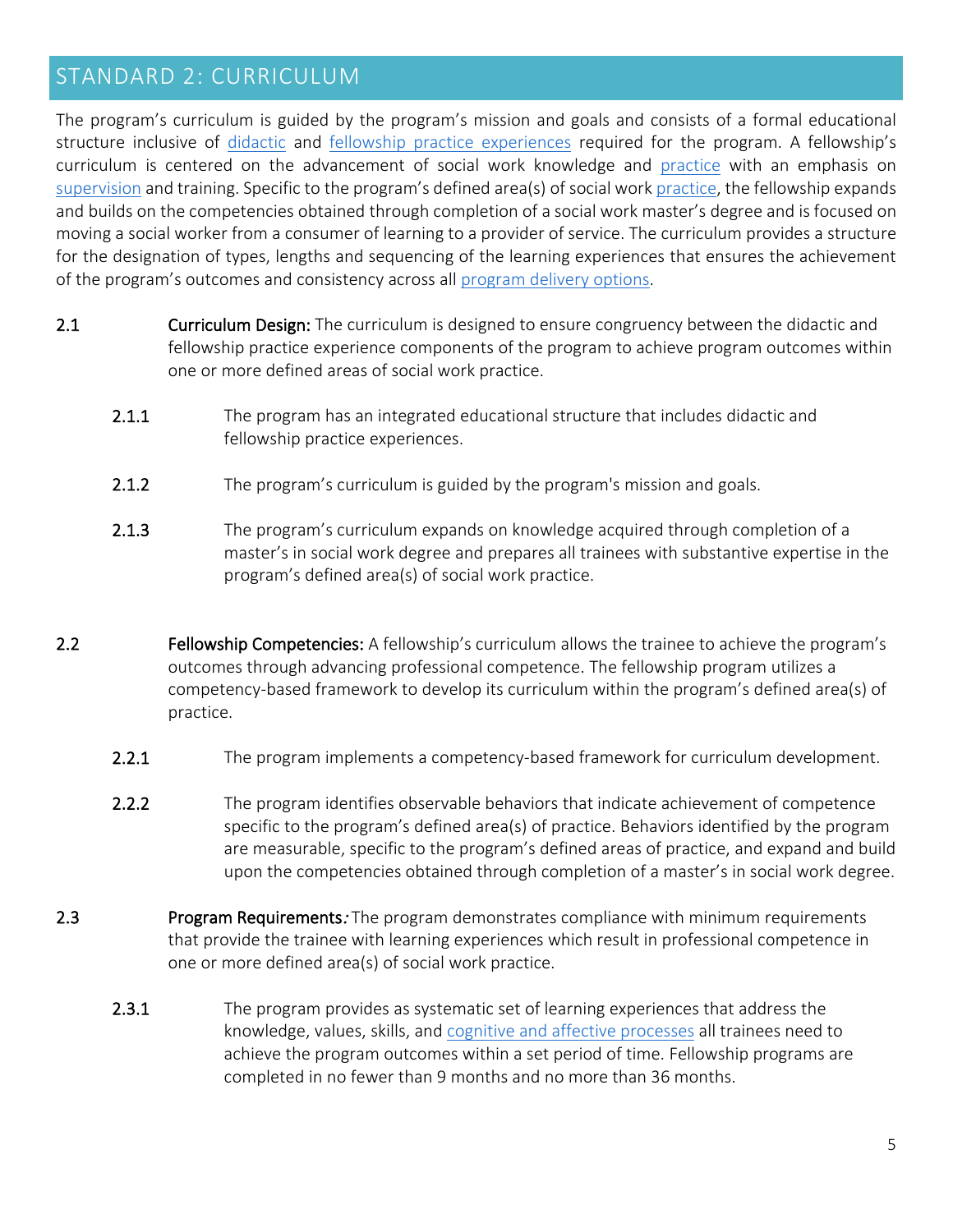- 2.3.2 The program offers a comprehensive curriculum that meets minimum required hours within the program's defined area(s) of social work practice. Fellowship programs require trainees to complete a minimum of 1,000 total program hours including 100 didactic instruction hours and 900 [fellowship practice experience](#page-12-0) hours. Of the 900 fellowship practice experience hours, at least 100 hours are supervision.
- 2.4 Supervision focus: The program's curriculum offerings include instructional guidance provided to the trainee by an experienced social worker throughout the course of the program. The supervision model is developed to ensure the advancement of the trainee's knowledge and expertise in the defined area(s) of social work practice. At the discretion of the program, the program may provide supervision hours that can be counted towards licensure in accordance with state requirements.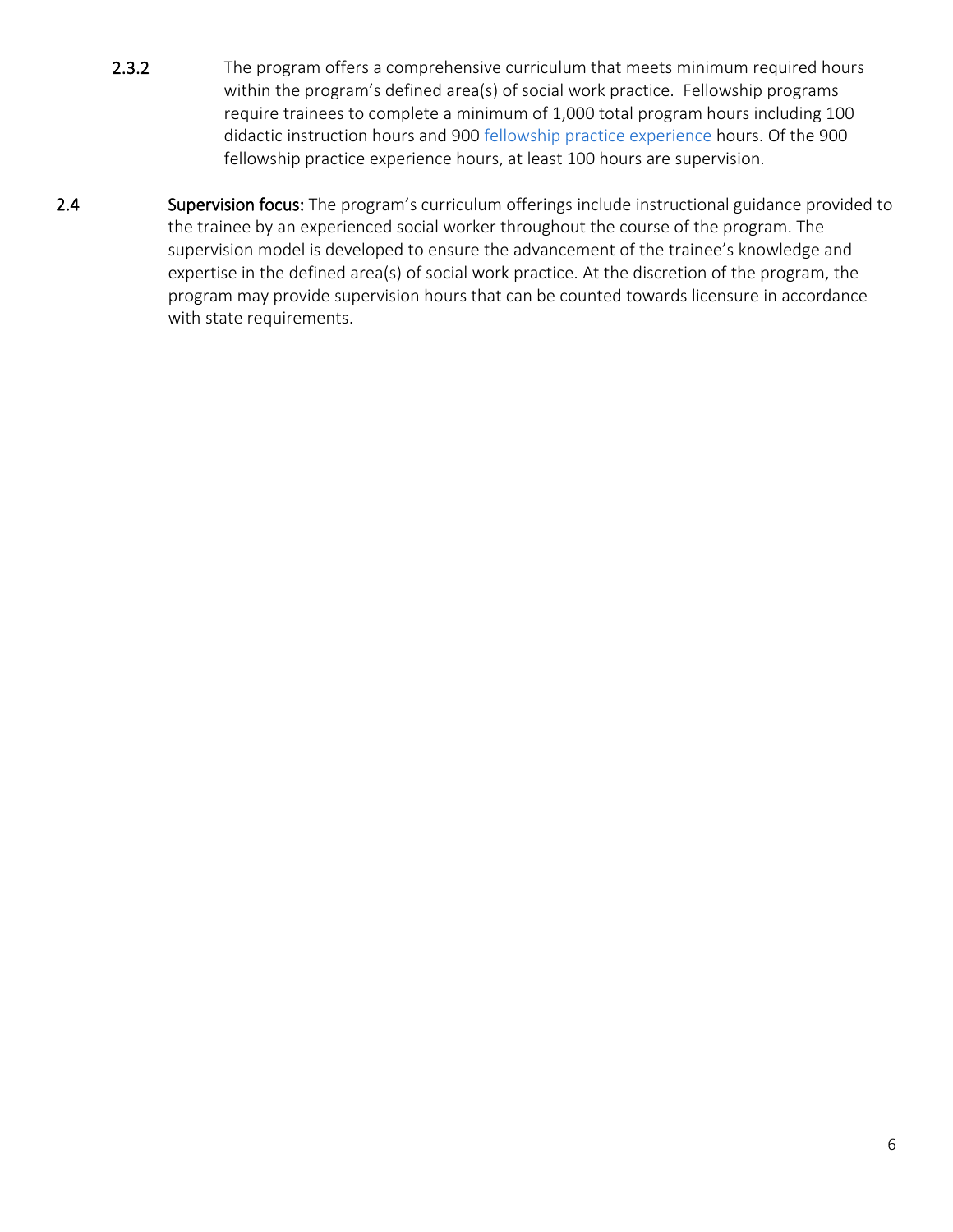#### <span id="page-6-0"></span>STANDARD 3: LEARNING ENVIRONMENT

The program's learning environment is developed to complement the curriculum and is guided by the program's mission and goals. The learning environment is composed of the following elements: the program's commitment t[o anti-racism, diversity, equity, and inclusion;](#page-12-0) admission criteria, program orientation procedures; administrative policies and procedures; program trainee's role in governance; instructors; administrative structure; and resources. The learning environment is manifested through policies that are fair and transparent in substance and implementation, the qualifications of the instructors and administration, and the adequacy and fair distribution of resources. The culture of human interchange; the spirit of inquiry; the support for difference and diversity; and the values and priorities in the educational environment, including the [fellowship practice](#page-12-0)  [experience,](#page-12-0) inform the trainee's learning and development. The learning environment is as important as the curriculum in shaping the professional character and competence of the program's **fellows**. Heightened awareness of the importance of the learning environment promotes an educational culture that is congruent with the values of the profession and the program's mission and goals.

- 3.1 Admissions: A program's admissions procedures allow for equitable evaluation of the trainee's ability to be successful in the program.
	- **3.1.1** The program publishes equitable and inclusive admissions policies, with particular attention to underrepresented groups. At a minimum, the program requires that the trainee has earned a master's degree in social work from a CSWE-accredited program. This includes individuals whose degree was recognized as equivalent through CSWE's [International Social Work Degree Recognition and Evaluation Service \(ISWDRES\)](https://www.cswe.org/Accreditation/Other/International-Degree-Review.aspx) and graduates from Canadian social work programs accredited by CASWE covered by the [memorandum of understanding between CSWE and CASWE.](https://www.cswe.org/getattachment/Accreditation/Information/Frequently-Asked-Questions/Are-programs-outside-the-United-States-accredited/CASWE-MOU.pdf.aspx)
	- **3.1.2** The program adheres to policies and procedures for evaluating applications and notifying applicants about decisions and any contingent conditions associated with admission.
	- **3.1.3** The program requires all trainees to complete all program requirements and does not grant program credit for didactic or professional experiences conducted outside of the program.
	- **3.1.4** The program ensures each trainee is provided with program expectation information prior to commencing the fellowship program. With the protection of both the program and the trainee in mind, the program expectation information provided to the trainee includes the following elements:
		- Program costs (tuition and other fees)
		- Compensation (financial and benefits)
		- Duration of Agreement
		- Designated Learning Experiences (including practice settings and hours of supervision provided)
		- Expectations of the trainee (hours of work, performance requirements)
		- Designated workspace and equipment provided
		- Expected learning outcomes and program competencies
		- Fellowship-specific administrative policies (see Fellowship Standard 3.3)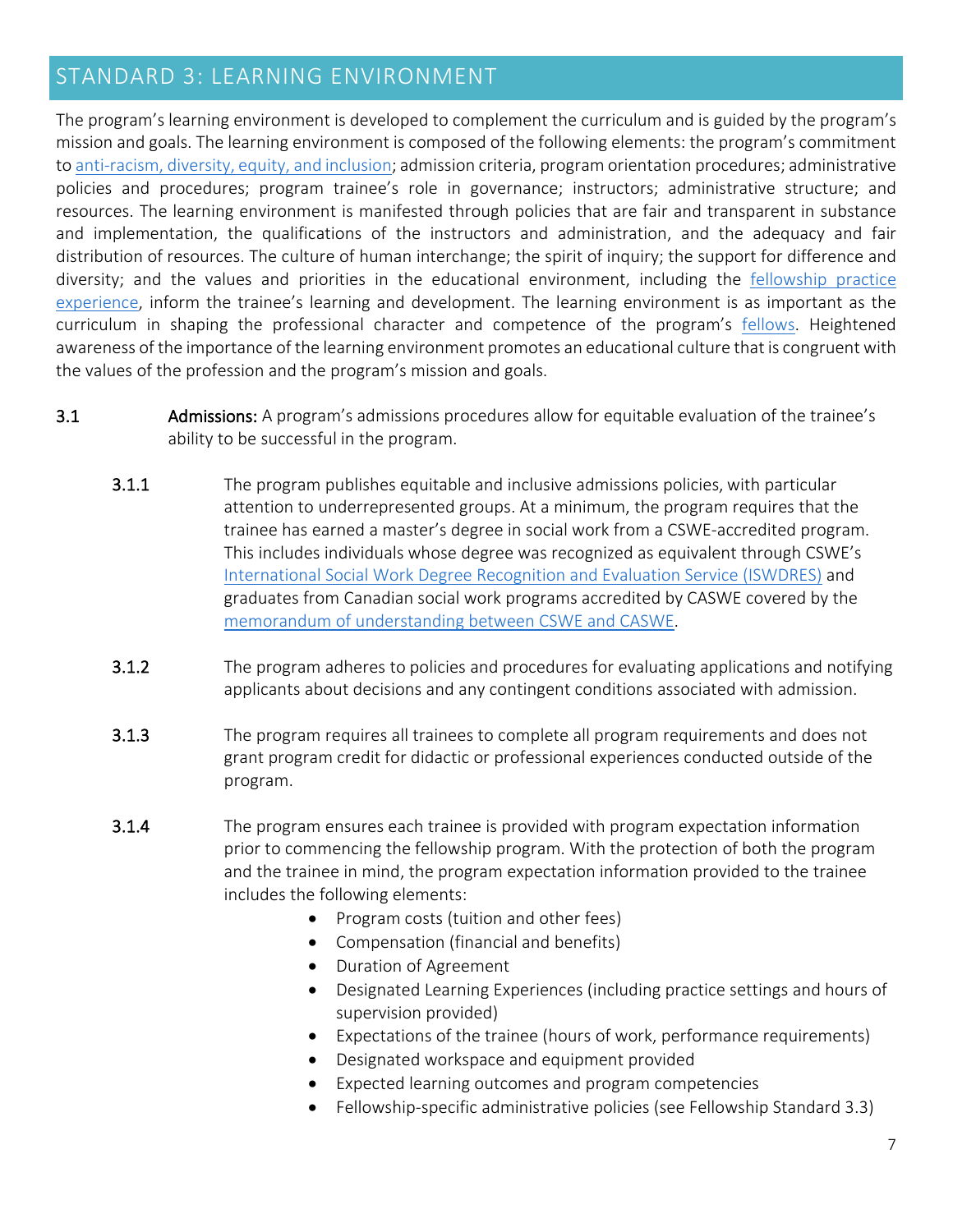- 3.2 Program Orientation: A program's orientation procedures ensure that the trainees and instructors are aware of program's purpose and requirements.
	- **3.2.1** The program orients trainees and instructors to the program's mission and goals.
	- 3.2.2 The program orients trainees and instructors to the program's evaluation procedures.
	- **3.2.3** The program orients trainees and instructors to the Post-Master's Social Work Fellowship Accreditation Standards.
	- 3.2.4 The program orients trainees and instructors to the program's Administrative Policies. At the discretion of the program, it may choose to utilize a fellowship handbook that trainees and instructors may reference.
- 3.3 Administrative Policies: A program publishes equitable administrative policies and implements consistent procedures designed to protect the trainee and program.
	- **3.3.1** The program implements appropriate advisement policies and procedures, including avenues for communication and frequency of feedback.
	- 3.3.2 The program implements appropriate retention policies and procedures including didactic and fellowship practice experience evaluation procedures and requirements the trainee must fulfil to maintain active status through fellowship completion.
	- 3.3.3 The program implements appropriate termination policies and procedures including termination for reasons of didactic and professional performance. The program's termination policy identifies the effect termination from the program would have on the trainee's employment status, if applicable.
	- 3.3.4 The program implements an equitable grievance policy, including procedures for appeal that ensures due process for the trainee and instructors.
	- 3.3.5 The program implements appropriate professional, family, and sick leave policies including how these leaves could impact the trainee's ability to complete the program.
	- **3.3.6** The program implements policies and procedures to ensure compliance with applicable federal, state, and local regulations including non-discrimination, privacy, and confidentiality policies.
	- **3.3.7** The program implements policies and procedures that demonstrate a commitment to providing an [anti-racist, diverse, equitable, and inclusive](#page-12-0) learning environment for trainees and instructors.
	- **3.3.8** The program maintains a record of current and past trainees and the program awards a certificate of completion to trainees that complete all program requirements.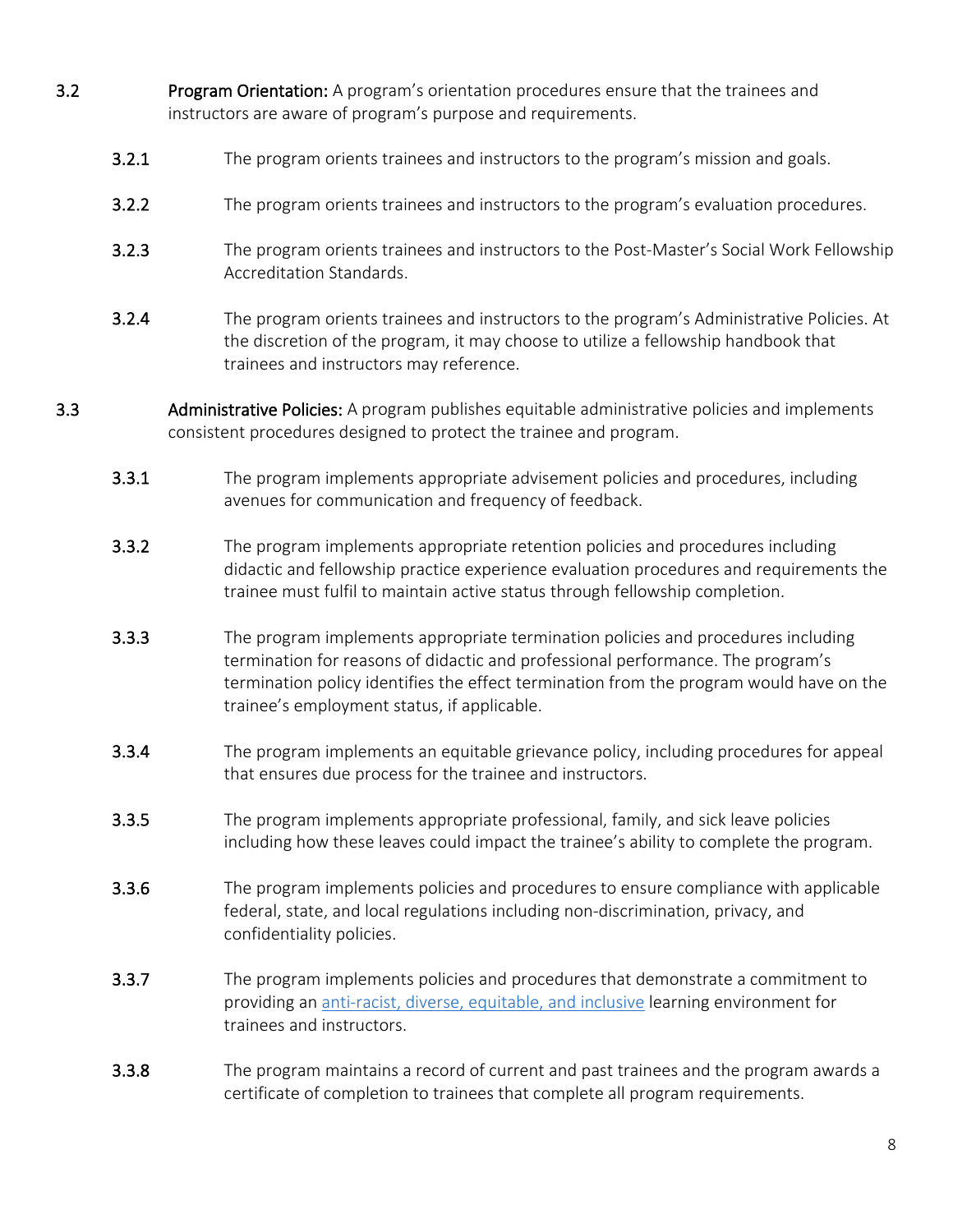- 3.4 Instructors: Instructor quantity and qualifications are sufficient to carry out the program's mission and goals.
	- **3.4.1** Program instructors are qualified by education and experience. The instructors possess the academic background, professional experience, and ongoing professional development to ensure the delivery of quality fellowship education. Instructors who act as supervisors for the required 100 hours of [supervision](#page-12-0) hold a master's degree in social work from a CSWE-accredited program and have 2 years of post-master's social work [practice](#page-12-0) experience. This includes individuals whose degree was recognized as equivalent through CSWE's [International Social Work Degree Recognition and Evaluation Service](https://www.cswe.org/Accreditation/Other/International-Degree-Review.aspx)  [\(ISWDRES\)](https://www.cswe.org/Accreditation/Other/International-Degree-Review.aspx) and graduates from Canadian social work programs accredited by CASWE covered by th[e memorandum of understanding between CSWE and CASWE.](https://www.cswe.org/getattachment/Accreditation/Information/Frequently-Asked-Questions/Are-programs-outside-the-United-States-accredited/CASWE-MOU.pdf.aspx) Other instructors may be from other disciplines.
	- 3.4.2 The program employs a sufficient number of instructors who possess demonstrated expertise to support the program's mission and goals.
	- 3.4.3 The program provides ongoing professional development experiences for instructors to support their roles within the program. The professional development experiences enhance the effectiveness of the instructors which results in program improvement.
- 3.5 Administrative Structure: A program's administrative structure is sufficient to meet the program's mission and goals. The administrators possess the necessary education, knowledge, and skills to make decisions regarding the delivery of the fellowship program.
	- 3.5.1 The [program director](#page-12-0) possesses the qualifications necessary to administratively oversee all aspects of the program. The program determines the role and responsibilities of the program director.
	- 3.5.2 A program coordinator is appointed if the program director does not hold a master's degree in social work from a CSWE-accredited program or if the program director does not have 2 years of post-master's social work [practice](#page-12-0) experience. The program coordinator is responsible for overseeing the program's curriculum, including the didactic components and fellowship practice experiences. The program determines the roles and responsibilities of the program coordinator.
	- **3.5.3** The program's administrative structure supports the program's mission and goals.
- **3.6** Resources: The program is allocated resources within the host site that are sufficient to create, maintain, and improve the learning environment in support of the program's mission and goals.
	- 3.6.1 The program maintains financial resources that support program sustainability, attainment of the program's mission and goals, and promote continuous program improvement.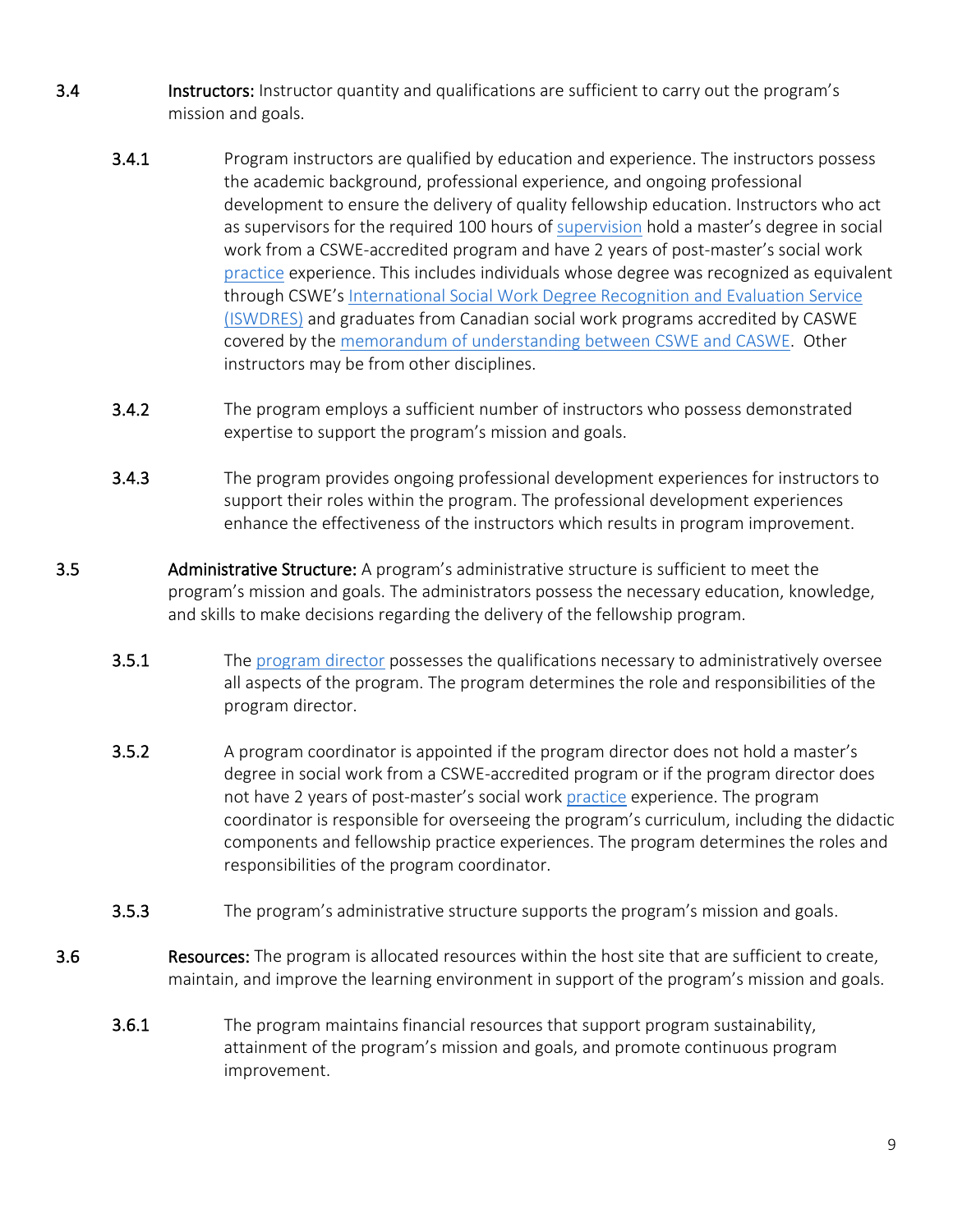- 3.6.2 The program has sufficient staff, other personnel, and technological resources to support all of the educational activities.
- 3.6.3 The program has sufficient office space, classroom space, and computer-mediated access for instructors and trainees to achieve the mission and goals.
- 3.6.4 The program's host site is committed to supporting the program and providing the necessary resources. The program's host site commits to protecting trainees by establishing a plan for teaching out trainees currently enrolled should it decide to discontinue offering the program.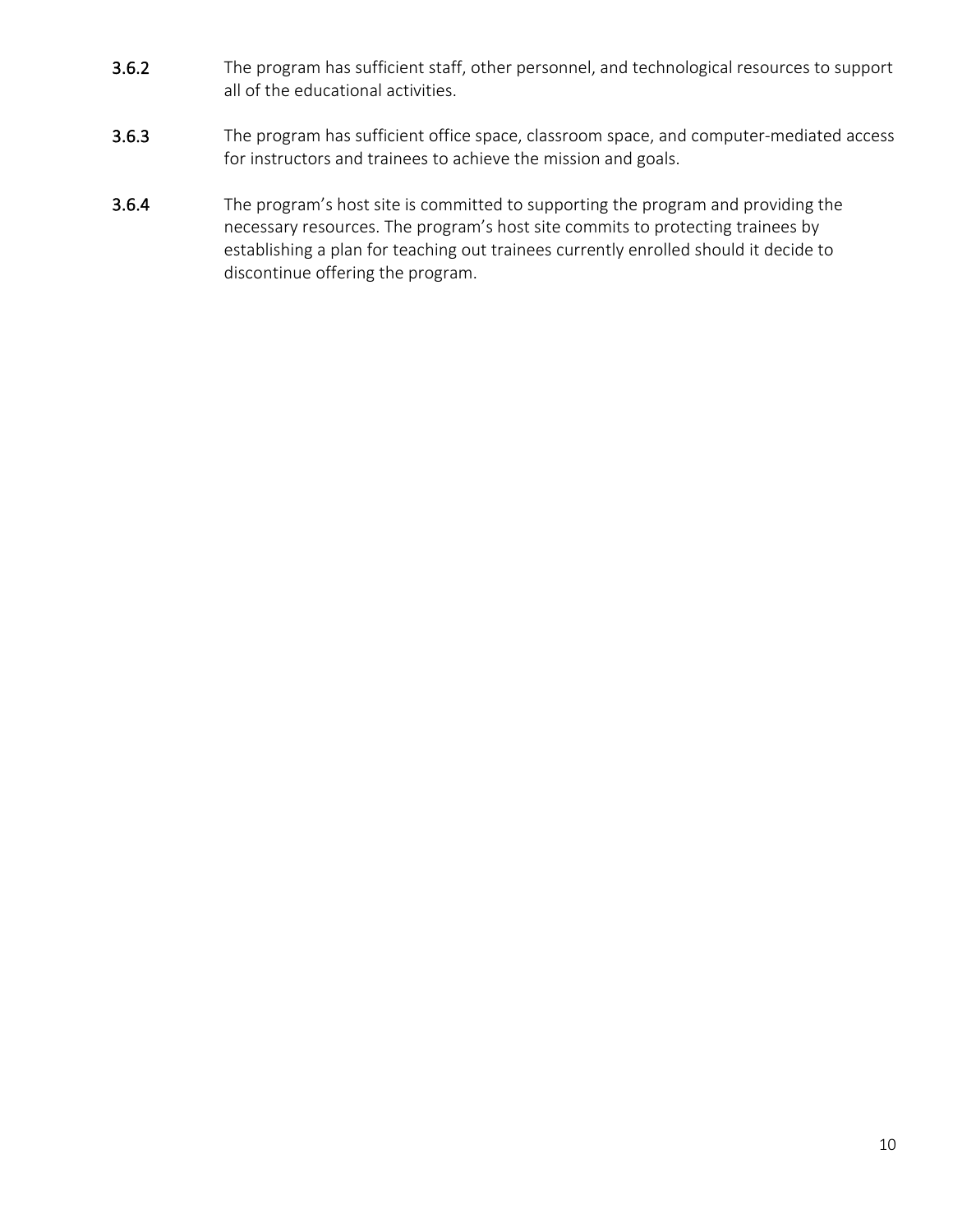#### <span id="page-10-0"></span>STANDARD 4: ASSESSMENT

Assessment is an integral component of any quality social work education program. Assessment involves the systematic gathering of data about trainee performance and competency attainment in support of the program's mission and goals. Assessment also involves gathering data regarding the curriculum and learning environment in a commitment to ongoing continuous program improvement. Given that social work practice is complex and multidimensional, the assessment methods used by programs and the data collected may vary by context.

The program systematically gathers data, monitors outcomes, and analyzes information to determine the effectiveness of the program and the extent to which the program's mission and goals are achieved. The evaluation process is planned, organized, scheduled, and documented to ensure ongoing quality education in the program's defined area(s) of social work [practice.](#page-12-0) The timing and procedures administered are appropriate for the program context and structure.

As a result of the assessment process, the program makes iterative changes to continuously strengthen the program's mission and goals, curriculum, learning environment, and assessment methods utilized.

- 4.1 **Program Mission and Goals Assessment:** The program annually gathers data, monitors outcomes, and analyzes information to assess achievement of the program's mission and goals.
- 4.2 **Curriculum Assessment:** The program annually gathers data, monitors outcomes, and analyzes information to assess curriculum effectiveness via attainment of competencies specific to the program's defined area(s) of social work practice.
	- 4.2.1 Competency Assessment: The program implements a systematic process for ongoing assessment of trainee outcomes for all Fellowship Competencies identified in 2.2.1. Assessment of competence is done throughout the course of the program and by the appropriate program instructors. Feedback is provided to the trainee at regular intervals to ensure timely program completion and appropriate progression of trainee advancement.
	- 4.2.2 The program implements an annual process for evaluating whether the program's [didactic](#page-12-0) and [fellowship practice experience](#page-12-0) offerings prepare trainees with substantive expertise in the program's defined area(s) of social work practice. Specifically, the program evaluates the curriculum based on trainee achievement.
	- **4.2.3** The program implements an annual process for evaluating trainee outcomes and their implications for program renewal across [program delivery options.](#page-12-0) Program delivery options include multiple program formats or variances in how trainees complete didactic components or use practice sites.
- 4.3 **Learning Environment Assessment:** The program systematically gathers data, monitors outcomes, analyzes information to assess the effectiveness of the program's learning environment in preparing all trainees for professional practice in the program's defined area(s) of social work practice.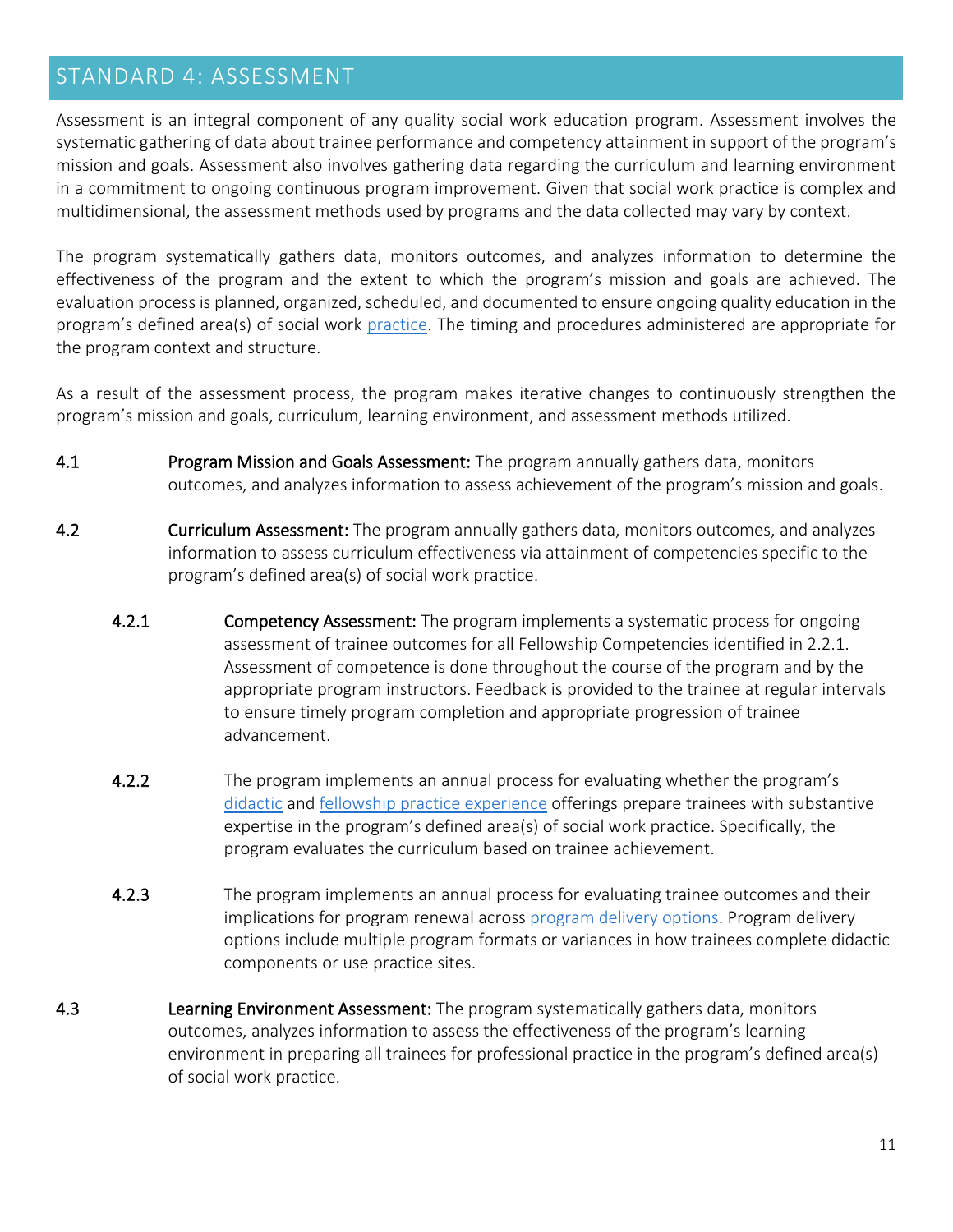- 4.3.1 The program implements a systematic process for ongoing assessment of the learning environment, including administrative policies and how it conducts program orientation. At a minimum, the process is conducted once per cohort and involves data from multiple sources, including the program trainees and instructors.
- 4.3.2 The program implements an annual process for evaluating instructors which may include assessment of teaching ability, [supervision,](#page-12-0) and trainee support. Data are gathered from multiple sources, including trainees, and feedback is provided annually to the instructors for continued program improvement.
- 4.3.3 The program implements an annual process for evaluating the program's administrative structure which includes assessment of th[e program director'](#page-12-0)s and, if applicable, the program coordinator's, administrative abilities, ability overseeing the curriculum, and effectiveness in meeting the roles and responsibilities established by the program. Data are gathered from multiple sources, including program trainees and instructors. Feedback is provided annually to the program director and the program coordinator, if applicable, for continued program improvement.
- 4.4 **Assessment of Program Effectiveness:** The program annually gathers data, monitors outcomes, and analyzes information regarding program completion and the post-completion preparedness of [fellows](#page-12-0) to assess the effectiveness of the program and guide the program's ongoing continuous improvement efforts.
	- 4.4.1 The program implements an annual process for evaluating program completion data. The program's process includes calculating the program's completion rates, and time to complete the program for each program delivery option.
	- **4.4.2** The program implements an annual process for evaluating post-completion preparedness of [fellows](#page-12-0) for practice in the program's defined area(s) of social work of practice, for each program delivery option. The program's process may include collecting information from [fellows,](#page-12-0) employers, or other stakeholders.
	- 4.4.3 The program analyzes information regarding program completion and the postcompletion preparedness of **fellows** to guide the program's ongoing continuous improvement efforts.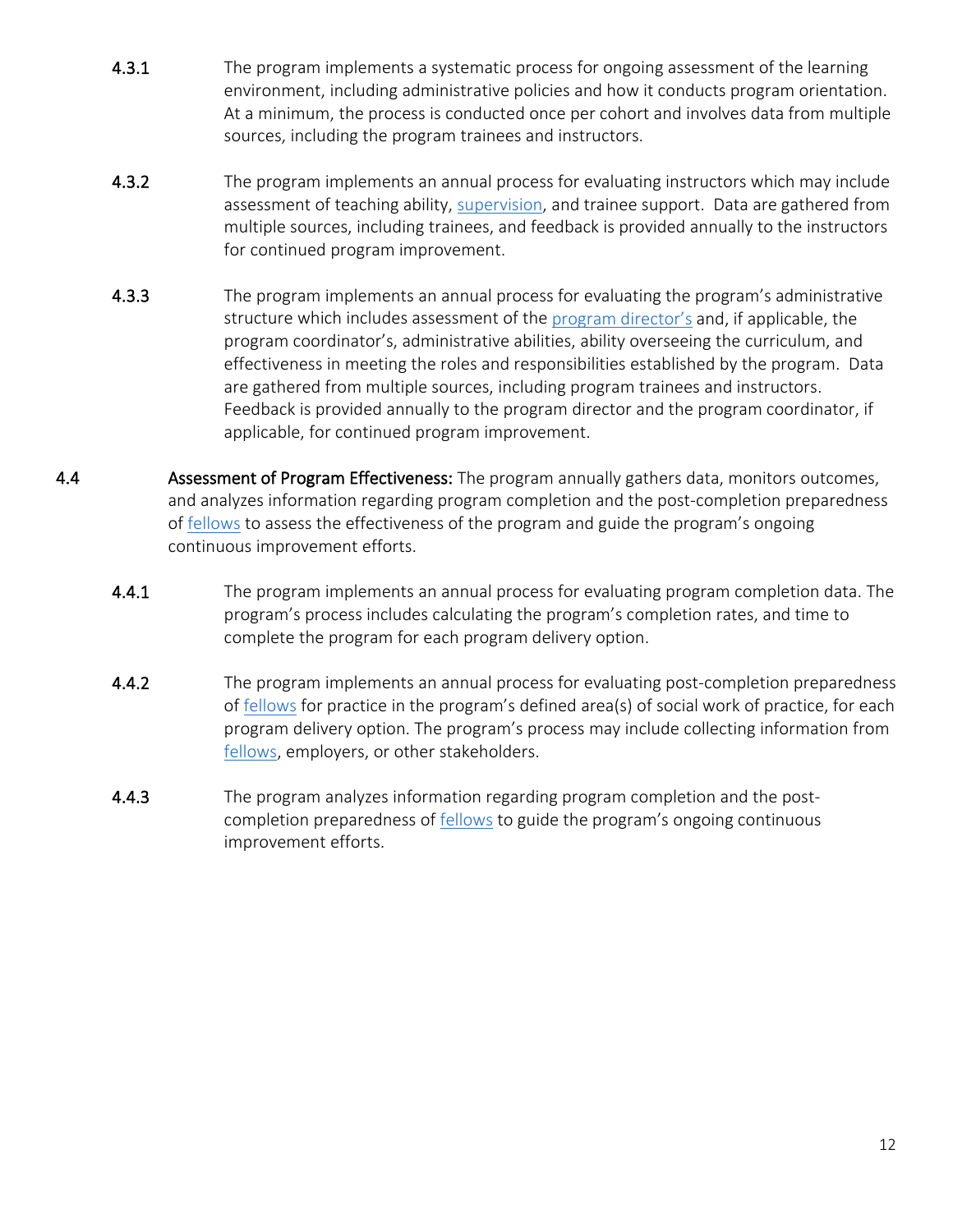#### <span id="page-12-0"></span>GLOSSARY

#### Anti-racism, diversity, equity, and inclusion (ADEI)\*:

Anti-racism: A process of actively identifying and opposing racism. The goal of anti-racism is to challenge racism and actively change the policies, behaviors, and beliefs that perpetuate racist ideas and actions.

Diversity: The presence of differences that may include, but not limited to, age, caste, class, color, culture, disability and ability, ethnicity, gender, gender identity and expression, generational status, immigration status, legal status, marital status, political ideology, race, nationality, religion/spirituality, sex, sexual orientation, and tribal sovereign status.

Equity: The fair treatment, access, opportunity, and advancement recognizing that all people do not all start from the same place. Equity is achieved by promoting justice, impartiality and fairness within the procedures, processes, and distribution of resources by institutions or systems. Actively addressing equity issues requires an understanding of the root causes of outcome disparities within our society and making adjustments to imbalances.

Inclusion: The act of creating environments in which individuals and groups are engaged, respected, valued, and supported through the elimination of practices and behaviors that result in marginalization. Inclusion is achieved when all individuals are welcomed to fully participate.

\*Definition subject to change and contingent upon approval of 2022 EPAS.

Cognitive and affective processes: includes critical thinking, affective reactions, and exercise of judgement.

Critical thinking: an intellectual, disciplined process of conceptualizing, analyzing, evaluating, and synthesizing multiple sources of information generated by observation, reflection, and reasoning.

Affective reactions: the way in which our emotions influence our thinking and subsequently our behavior.

Exercise of judgement: the capacity to perceive and discern multiple sources to form an opinion.

Commission on Accreditation (COA): recognized by the Council for Higher Education Accreditation as the sole accrediting agency for social work education in the United States and its territories.

Didactic: didactic activities are defined as planned sessions of instruction that are included in the fellowship curriculum. The didactic components of the program are the non-practice experience learning activities required by the program.

Fellow: term used to describe an individual who has successfully completed a fellowship program. See "trainee".

Fellowship: a social work fellowship is a post-master's practice-based training program within one or more defined areas of practice. Fellowship programs offer trainees direct practice experiences, didactic/structured learning, supervision, and other activities (teaching, research, educational dissemination).